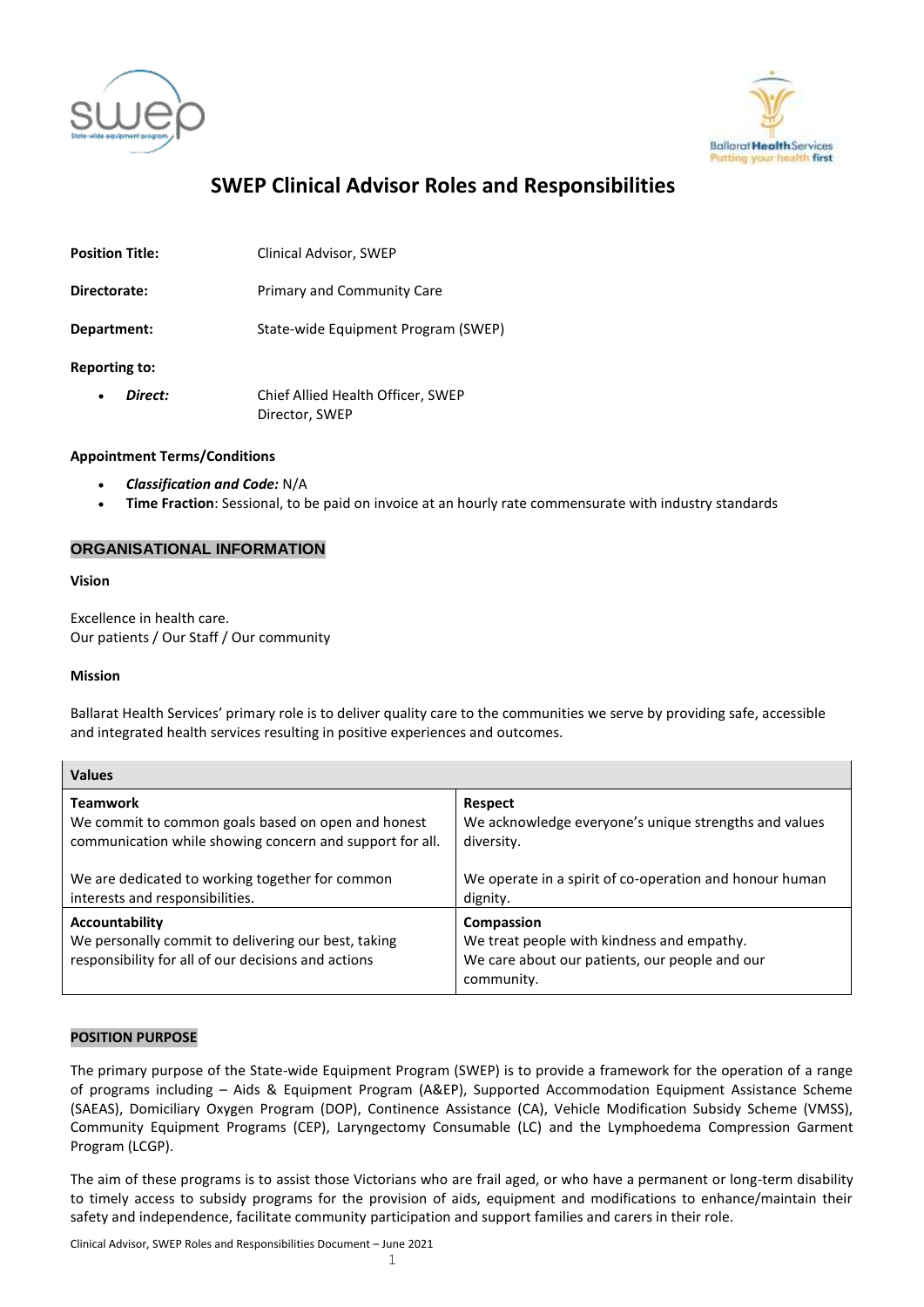#### **KEY POSITION OBJECTIVES**

The role of the Clinical Advisor, SWEP is as a leader in their clinical field and is a critical component of clinical governance for SWEP.

The Clinical Advisor roles support the function of the Director, SWEP and the Chief Allied Health Officer (or delegates), SWEP by providing a panel of expert advice for each assistive technology category. Clinical Advisors provide vision and direction, and shape and implement strategies and initiatives that enable others to perform as required. They have extensive demonstrable specialised knowledge and experience in implementing complex assistive technology solutions for consumers in their area of clinical expertise. They ensure that aids and equipment administered by SWEP are of the highest possible quality, safe, person-centred and fit for purpose.

Clinical Advisors will demonstrate expertise for adults and/or children in the areas of at least one of:

- wheelchairs, scooters, complex seating and pressure care,
- beds and mattresses.
- transfer equipment,
- home modifications,
- environmental controls,
- orthotics,
- continence equipment
- compression garments
- oxygen equipment
- walking and standing aids
- voice aids & prothesis and laryngectomy consumables

Clinical Advisors are appointed as a contractor for a 1 year term with the option to apply for an extension.

#### **Role Requirements:**

The Clinical Advisor, SWEP is employed by SWEP to;

- provide leadership, clinical expertise and independent advice within their discipline and area of expertise,
- demonstrate expert clinical skills, knowledge and experience in equipment prescription and the Aids & Equipment Program (A&EP) guidelines for people who are frail aged or for adults or children who have a permanent or long term disability,
- ensure SWEP Clinical advice and written material to practitioner is evidence based and in line with best practice,
- contribute to the development of relevant educational and support material for SWEP practitioners,
- where required (and agreed to) participate in the delivery of education,
- provide support and mentoring to practitioners as referred to from SWEP administration,
- participate in Clinical Advisor meetings as required to monitor progress of the program; consider gaps in program delivery; review and revise where appropriate systems and process supporting the CA role,
- work collaboratively with other clinical advisors,
- maintain collaborative working relationships with external professional organisations and teaching bodies,
- have highly developed verbal and written communication skills and the capacity to collaborate, negotiate, advise and liaise with key stakeholder groups, in particular SWEP practitioners and program staff, and
- have demonstrated capacity to develop, implement and participate in clinical auditing, script reviews and standards monitoring to improve client outcomes.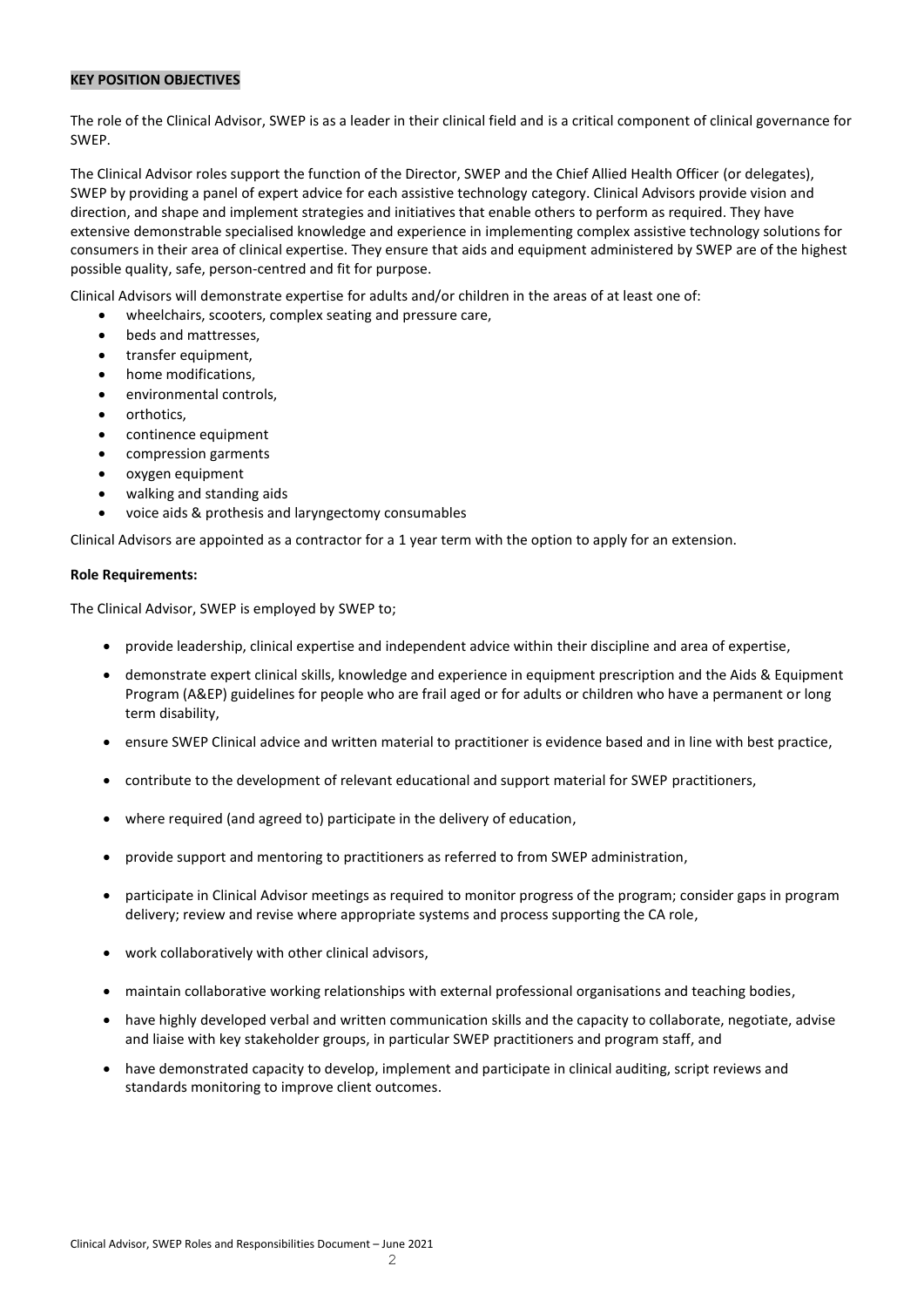# **KEY RESPONSIBILITES**

- Attend 80% of Clinical Advisor meetings
- Respond to requests from SWEP and complete any work within specific time periods (see KPI's below)
- Provide detailed tax invoices of any work undertaken for SWEP (this includes; time taken, nature of work and client ID – where relevant)
- Maintain own current knowledge and expertise
- Maintain client confidentiality at all times and adhere to Victorian privacy laws Information Privacy Act 2000 and the Health Records Act 2001, as well as other laws that regulate the handling of personal information. In addition, CA's will ensure that the affairs of SWEP and related stakeholders remain strictly confidential and are not divulged to any third party except where required for clinical reasons or by law. Such confidentiality shall extend to the commercial and financial interests and activities of SWEP and its auspice organisation, Ballarat Health Services.
- The incumbent will undertake the role in a manner that demonstrates commitment to the behaviours and values of SWEP and Ballarat Health Service. The incumbent will also ensure that they practice in accordance with the Ballarat Health Service Policies and Procedures and Code of Conduct at all times.
- Role Key Performance Indicators
	- o Acknowledge receipt of the CA Request within 24 hours. This is a simple reply email to the sender to confirm you have received it.
	- o Complete and return the CA requests within 3 business days. If you require more time please email SWEP to advise why and how much longer you think it will be. This way we can keep our teams updated
	- $\circ$  If you receive a CA request and do not believe you can meet the 3 day response time please let us know ASAP so it can be reallocated to another CA.
	- $\circ$  In the event you need to liaise with the practitioner and have been unable to make contact with them within 2 Business days please let us know and we will assist. We can either look for an alternate email or phone number or call them ourselves to try & follow up.
	- $\circ$  If you have a change of email address and/or contact phone number please ensure to email [swepimt@bhs.org.au](mailto:swepimt@bhs.org.au) so we can update our records.
	- o Please ensure you advise us if you are going on leave or are unavailable for work prior to leave. If your leave is more than the 5 days expected return for CA requests you will need to ensure all CA requests are completed and sent back into SWEP prior to going on leave. If you are unable to achieve this please let the SWEP IM&T team know.
	- $\circ$  SWEP anticipates the maximum time to review a script should take no longer than 60 mins. If you believe your script validation will take longer than this then you will need to contact SWEP to seek prior approval and provide justification.

# **KEY SELECTION CRITERIA**

- Hold necessary qualifications for their area(s) of clinical expertise in line with SWEP Assistive Technology Practitioner eligibility requirements
- Hold necessary registrations, specialisations, certifications, and memberships in line with SWEP Assistive Technology Practitioner eligibility requirements
- Have evidence of ongoing professional development and contribution to networks and forums to share and extend professional knowledge
- Be a recognised clinical expert with currency of practice in given field of work with demonstrated advanced knowledge and skills and capacity to provide independent advice
- Minimum 10 years' experience in area of clinical expertise across a wide range of complexity for items recommended and consumers supported
- Highly developed verbal and written skills and the capacity to collaborate, negotiate, advise and liaise with SWEP stakeholder groups, in particular SWEP practitioners and program staff